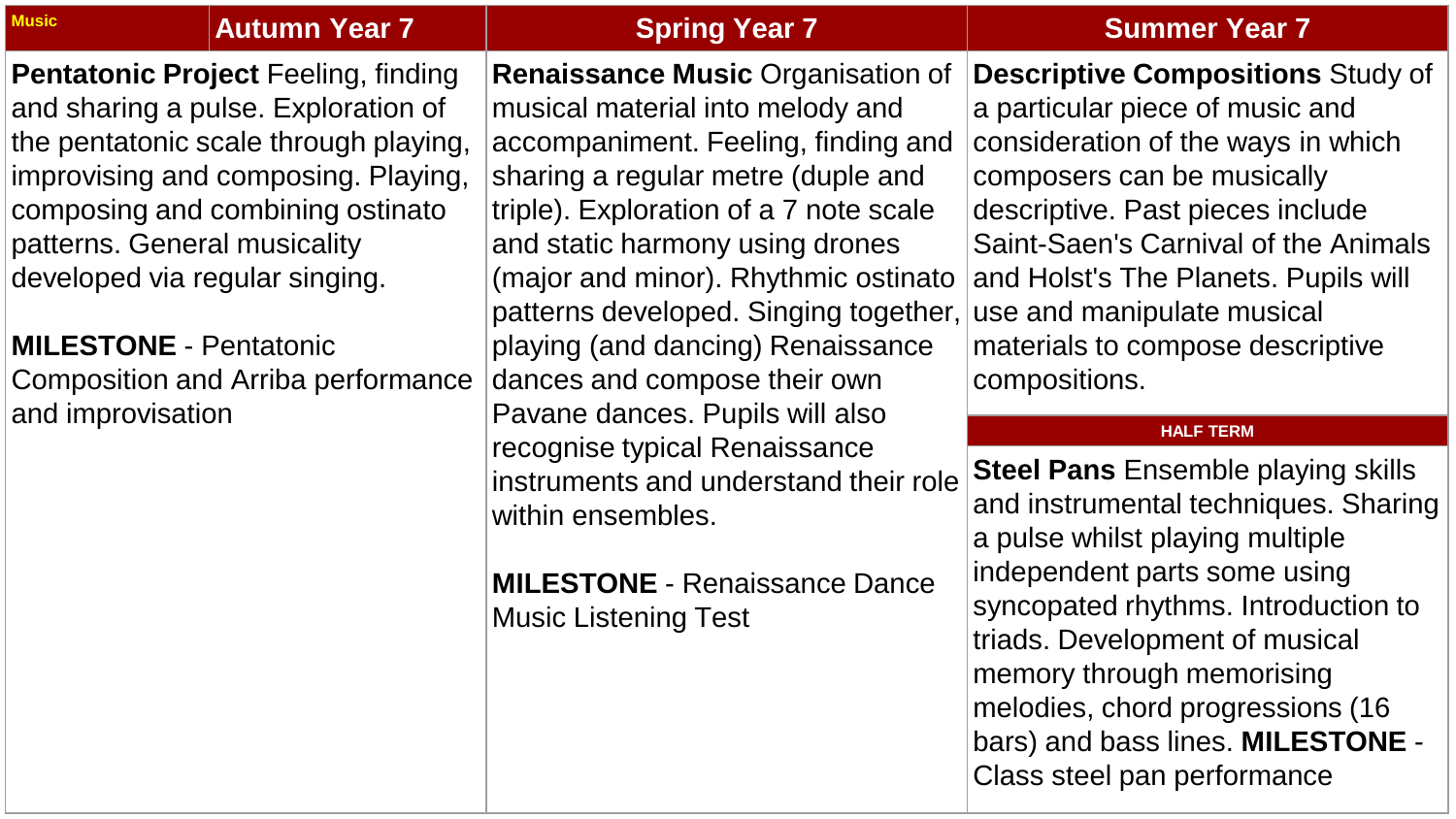|  |  |  | <b>Autumn Year</b> |
|--|--|--|--------------------|
|  |  |  |                    |

**Pop, Rock, Jazz and Blues** 'What makes a good pop song'. Harmony (triads, chord progressions), rhythm (typical drum beats, fills, on and off beats, quadruple metre), bass lines (typical features, riffs), melodies (riffs, improvisation). Singing, performing, improvising, listening and composing. History and development of pop music from the blues.

**MILESTONE** - 1 Written and Listening Test

**MILESTONE** - 2 Pop/Rock/Jazz/Blues Composition

# **Music Autumn Year 8 Spring Year 8 Summer Year 8**

## **Escape from the Vernacular** 'What

is Music?'. Challenging understanding and expectations of musical features. Motif compositions, exploration of extreme and extended instrumental techniques and timbre.

## **HALF TERM**

**Steel Pans Ensemble playing skills** and instrumental techniques. Sharing a pulse whilst playing multiple indepedent parts some using syncopated rhythms. Introduction to triads. Development of musical memory through memorising more complex melodies, chord progressions (32 bars) and bass lines. **MILESTONE** - Class steel pan performance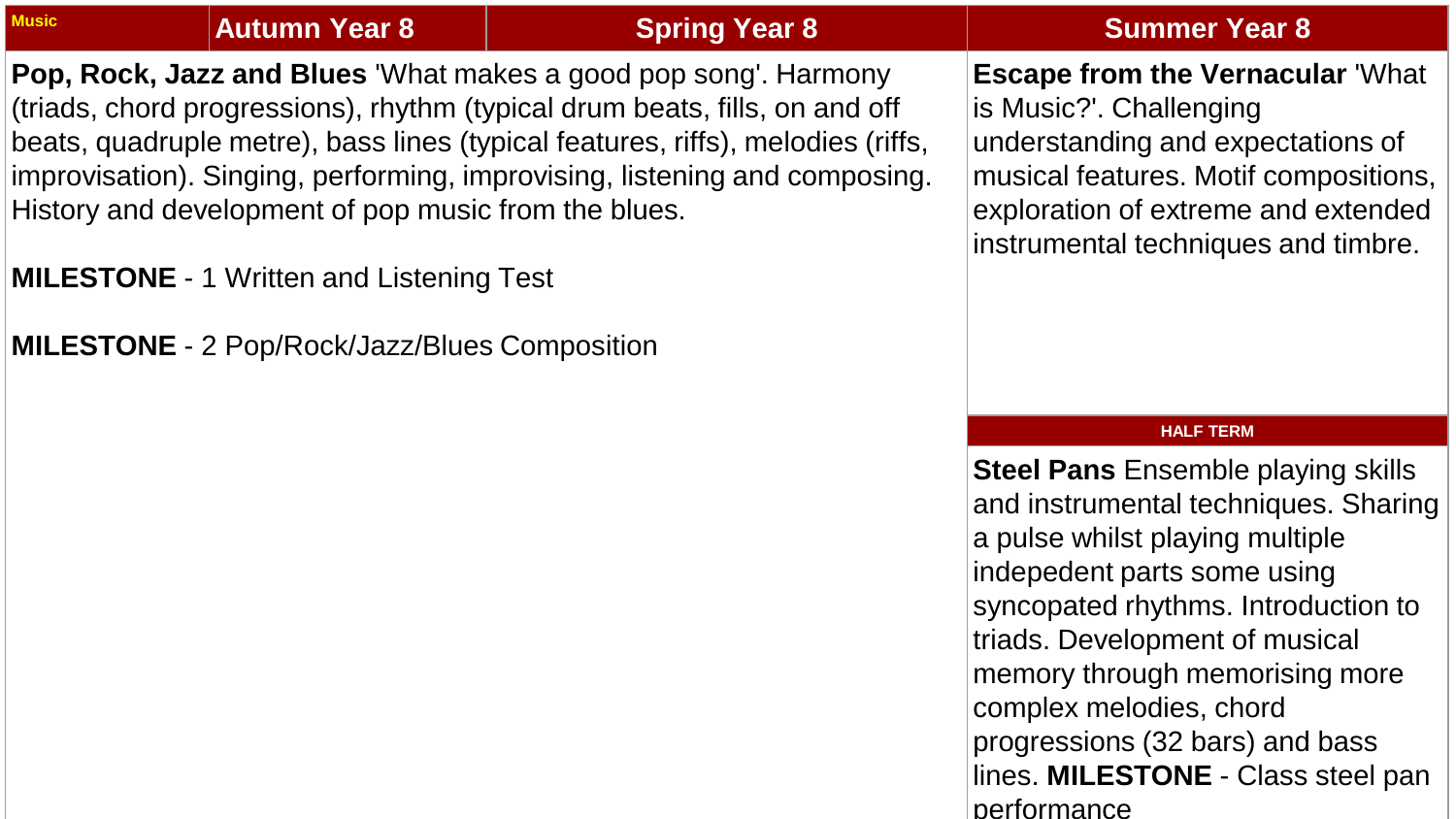| <b>Music</b><br><b>Autumn Year 9</b>                                                                                                                                                                                                                                                                                               | <b>Spring Year 9</b>                                                                                                                                                                                                                                                        | <b>Summer Year 9</b>                                                                                                                                                                                                                                                        |
|------------------------------------------------------------------------------------------------------------------------------------------------------------------------------------------------------------------------------------------------------------------------------------------------------------------------------------|-----------------------------------------------------------------------------------------------------------------------------------------------------------------------------------------------------------------------------------------------------------------------------|-----------------------------------------------------------------------------------------------------------------------------------------------------------------------------------------------------------------------------------------------------------------------------|
| <b>Rite of Spring How emotion/mood</b><br>can be created via music. Why was<br>there a riot at the Rite? Exploration<br>of extreme, unsual and unique<br>musical features such as driving<br>rhythms, irregular accented<br>patterns, dissonance, unusual<br>instrumentation and instrumental<br>techniques, combinations of lines | Javanese Gamelan Ensemble<br>playing skills and instrumental<br>techniques e.g. damping. Developing<br>musical memory, internalising and<br>recalling patterns. Responding to aural<br>cues. Understanding of the place of<br>Gamelan in Indonesian society and<br>culture. | <b>Brazilian Samba</b> Ensemble playing<br>skills and instrumental techniques.<br>Developing musical memory,<br>internalising and recalling patterns.<br>Responding to aural cues. Gaining<br>some insight into the place of samba<br>within Brazilian society and culture. |
| and layers. Listening and appraising                                                                                                                                                                                                                                                                                               | <b>HALF TERM</b>                                                                                                                                                                                                                                                            | <b>HALF TERM</b>                                                                                                                                                                                                                                                            |
| and writing skills. Understanding of<br>musical context e.g. ballet<br>companies, musical expectations.                                                                                                                                                                                                                            | <b>Djembe Drumming Ensemble playing</b><br>skills and instrumental techniques.<br>Developing musical memory,<br>internalising and recalling patterns.                                                                                                                       | <b>Steel Pans</b> Ensemble playing skills<br>and instrumental techniques. Sharing<br>a pulse whilst playing multiple<br>indepedent parts some using                                                                                                                         |
| <b>MILESTONE - Listening Test on</b><br>unheard music from the Rite of<br>Spring                                                                                                                                                                                                                                                   | Responding to aural cues. Gaining<br>some insight into the place of djembe<br>drumming in West African society and<br>culture.<br><b>MILESTONE</b> – Individual djembe<br>drumming performance of taught<br>rhythms.                                                        | syncopated rhythms. Introduction to<br>triads. Development of musical<br>memory through memorising more<br>complex melodies, chord<br>progressions (32 bars) with quicker<br>an changing harmonic rhythm and<br>bass lines. MILESTONE - Class<br>steel pan performance      |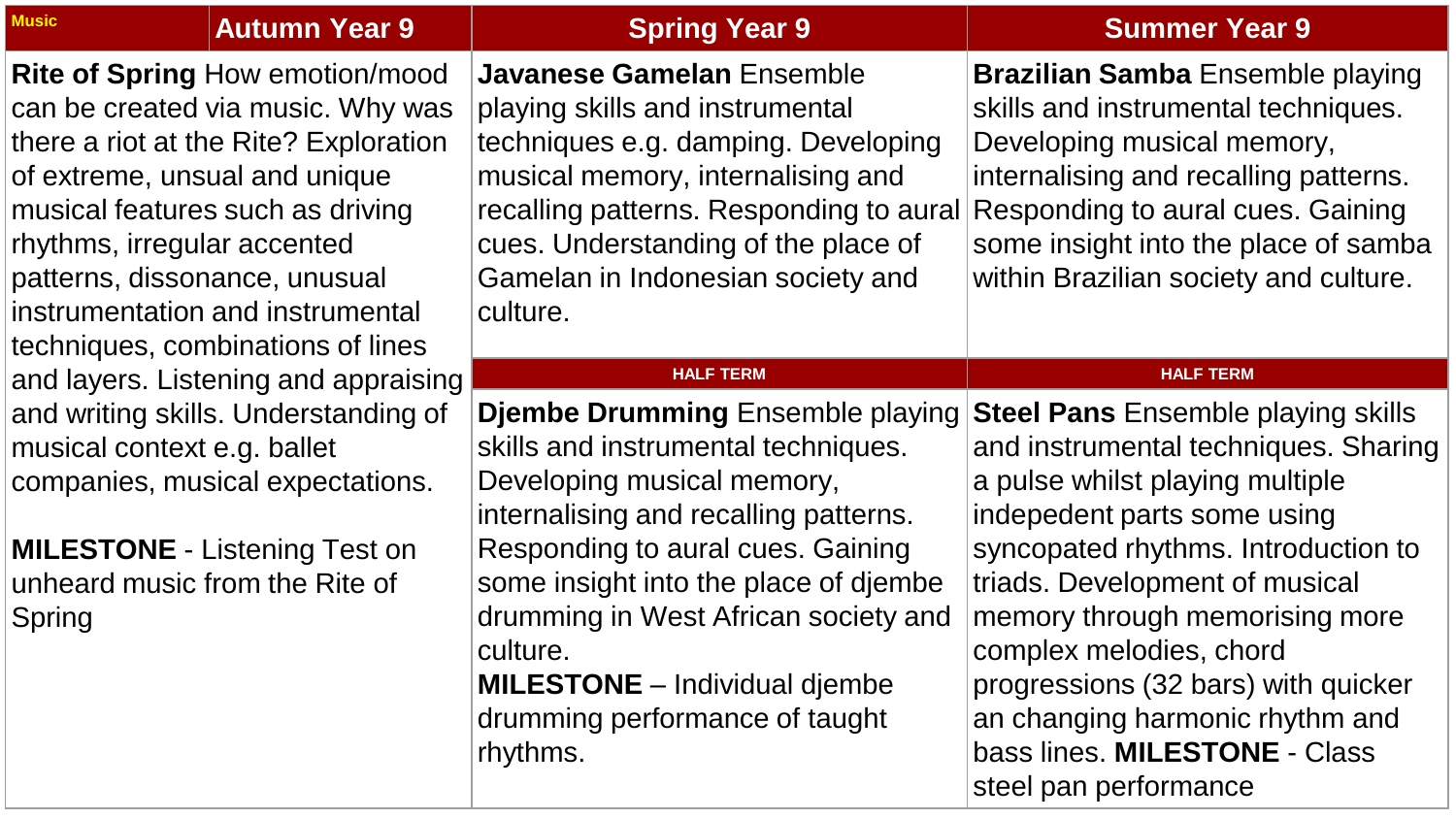| <b>Music</b>                                                                                                                                                                       | <b>Autumn Year 10</b>                                                                                                                                                                                                                                                                                                                                                                                                                                                                                                                                                                                                                                                                                                                                                                                                                                                                                                                                                                                                                                                                       | <b>Spring Year 10</b>                                                                                                         | <b>Summer Year 10</b>                                                                                                                                                         |
|------------------------------------------------------------------------------------------------------------------------------------------------------------------------------------|---------------------------------------------------------------------------------------------------------------------------------------------------------------------------------------------------------------------------------------------------------------------------------------------------------------------------------------------------------------------------------------------------------------------------------------------------------------------------------------------------------------------------------------------------------------------------------------------------------------------------------------------------------------------------------------------------------------------------------------------------------------------------------------------------------------------------------------------------------------------------------------------------------------------------------------------------------------------------------------------------------------------------------------------------------------------------------------------|-------------------------------------------------------------------------------------------------------------------------------|-------------------------------------------------------------------------------------------------------------------------------------------------------------------------------|
| terms. Major/minor/modal. Specific key<br>(imitation), homophonic, melody and<br>of Western Music. Need for notation.<br>a result of this. Dark Ages/Mediaeval and<br>Renassiance. | Throughout all areas of study at GCSE pupils will<br>have opportunity to respond to the music in a<br>variety of ways. These will include singing,<br>performing, composing, listening, analysing and<br>appraising both individually and in groups.<br><b>Foundation Term</b> Understanding how major and<br>minor scales are formed and how they relate to<br>one another. Refresher of chord formation.<br>Exploration of extended chords. How these relate<br>to written music e.g. key signatures. Cadences.<br>(Introduction to voice leading and four part<br>harmony via Bach chorales). Developing Italian<br>signatures. Monophonic, Polyphonic/contrapuntal<br>accompaniment. Typical instruments and voices.<br>Renaissance instruments. Conjunct/disjunct,<br>underlay (syllabic, melismatic), melisma, how<br>melodies can be structured (Alle Psalite). Metre<br>and links to time signatures. Rhythmic notation.<br>Lookin at structures specific to individual pieces<br>of music. Verse/Chorus, Ritornello. Development<br>Development of more complex musical writing as | <b>Concerto through Time Baroque</b><br>Concerto (solo and concerto grosso)<br><b>Classical Concerto Romantic</b><br>Concerto | <b>Conventions of Pop Rock and Roll</b><br>of the 1950s and 60s Rock Anthems<br>of the 1970s and 80s Pop Ballads of<br>the 1980s and 90s Solo Artists 1990s<br>to present day |

## *First solo performance*